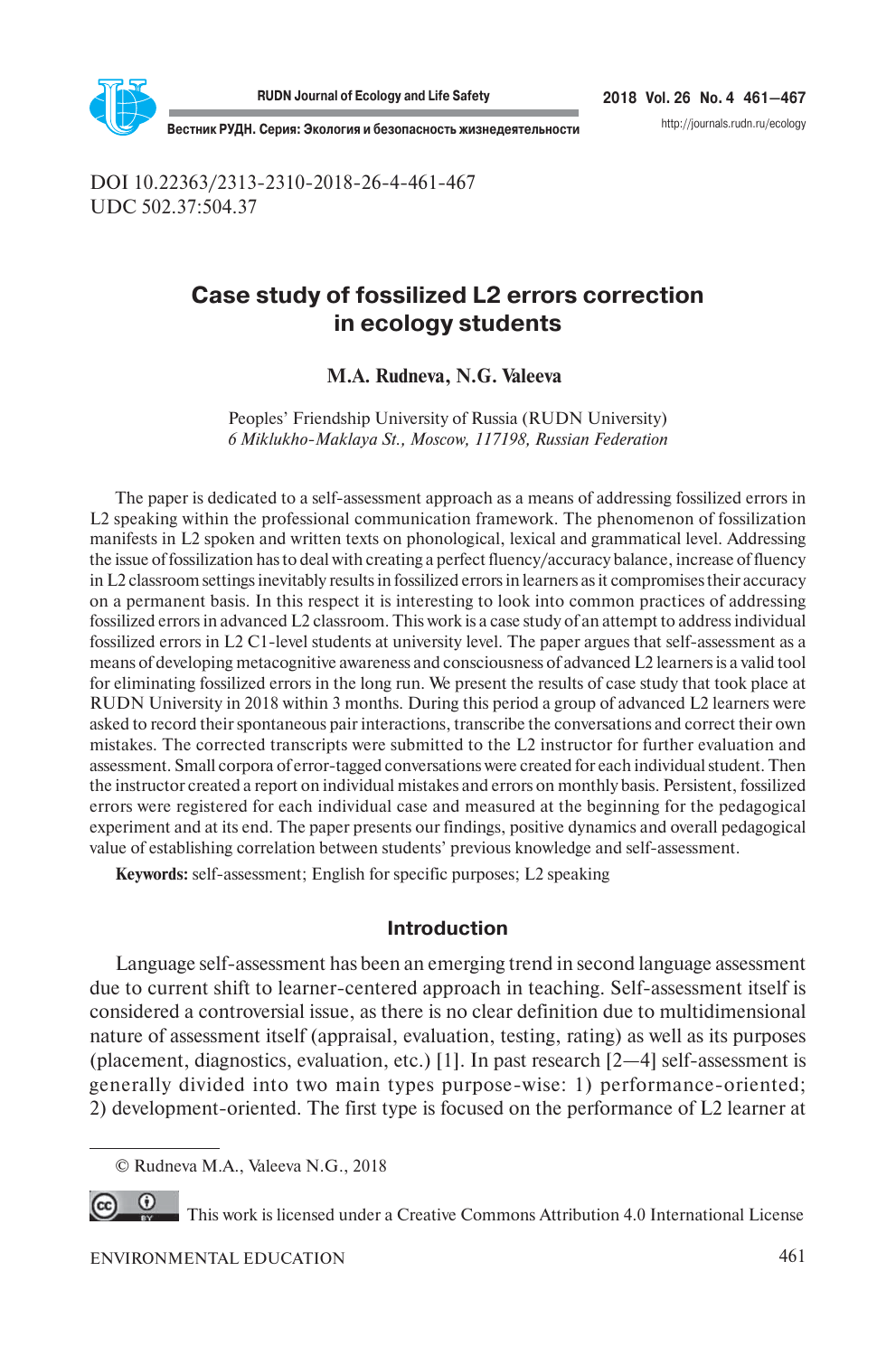a particular point of time, the second one addresses the developmental perspective and is aimed at identifying changes over a given period of time. In this paper we focus on development-oriented assessment where the entire process of learning incorporating self-assessment activities is measured. According to Z. Dornyei [5] it overlooks "the participants for an extended period in order to detect changes and patterns of development over time". Current approach to L2 teaching is characterized by an extensive degree of learner autonomy and self-regulation, with the focus being shifted from the teacher to the learner. L2 learners are expected to be active participants of evaluation and assessment [2; 6] with the entire assessment process seizing to be teacher's sole responsibility [4]. According to past research, introduction of self-assessment leads to a number of positive outcomes, i.e. enhancing autonomy and productivity, decrease of frustration, increase of motivation and engagement, improvement of retention rate [4; 6;  $7-12$ ]. Among the shortcomings of self-assessment one can mention numerous inputs into L2 learners' speech production in a developmental perspective, i.e. the feedback of peers, teachers and parents can affect the validity of the overall result of graded production. However, the research mentioned above also acknowledge enhancement of students' language learning by self-assessment, due to increase of learner autonomy. Of specific interest is implementation of self-assessment techniques to error analysis.

Error analysis was suggested as a new approach to interlanguage [13], i.e. a system which contains L1 as well as L2 features. Considering learners' interlanguage from a developmental perspective fosters understanding of learning processes [14]. Based on the nature or errors they can be divided into developmental ones (gradually developed throughout the process of learning) or fossilized ones (stable and permanent) [15]. *Fossilization* is known as "the long-term persistence of the non-target-like structures in the interlanguage of non-native speakers" [16]. Fossilization is defined as an inability for further language growth despite positive factors, such as motivation, practice and exposure to authentic input. This paper focuses on a case study aimed at detecting and targeting fossilized errors in the spoken production of advanced L2 learners. The paper argues that self-assessment is a valid approach of treating fossilized errors at upper levels of language proficiency.

### **Methodology**

The participants of this study were selected on voluntary basis from the same ESP class, 2nd year students majoring in environmental studies. There were 4 participants, 2 male and 2 female, aged 19—20 with L1 Russian. The group was initially formed on the basis of the scores of entry streaming test. The Oxford placement test was used for streaming, it consisted of listening and grammar sections, 100 questions, 1 hour to complete. The students were grouped according to the results of the test, the entire group demonstrated around C1 proficiency level.

The corpus of data for this study was the transcripts of independent speech production of the participants during ESP classes. Data was collected for 3 months during the first semester of 2018. Once a week the students were asked to present a spontaneous dialogue based on the topic discussed in the current class. They had time to prepare their interaction before presenting it to the instructor, however, they were specifically requested not to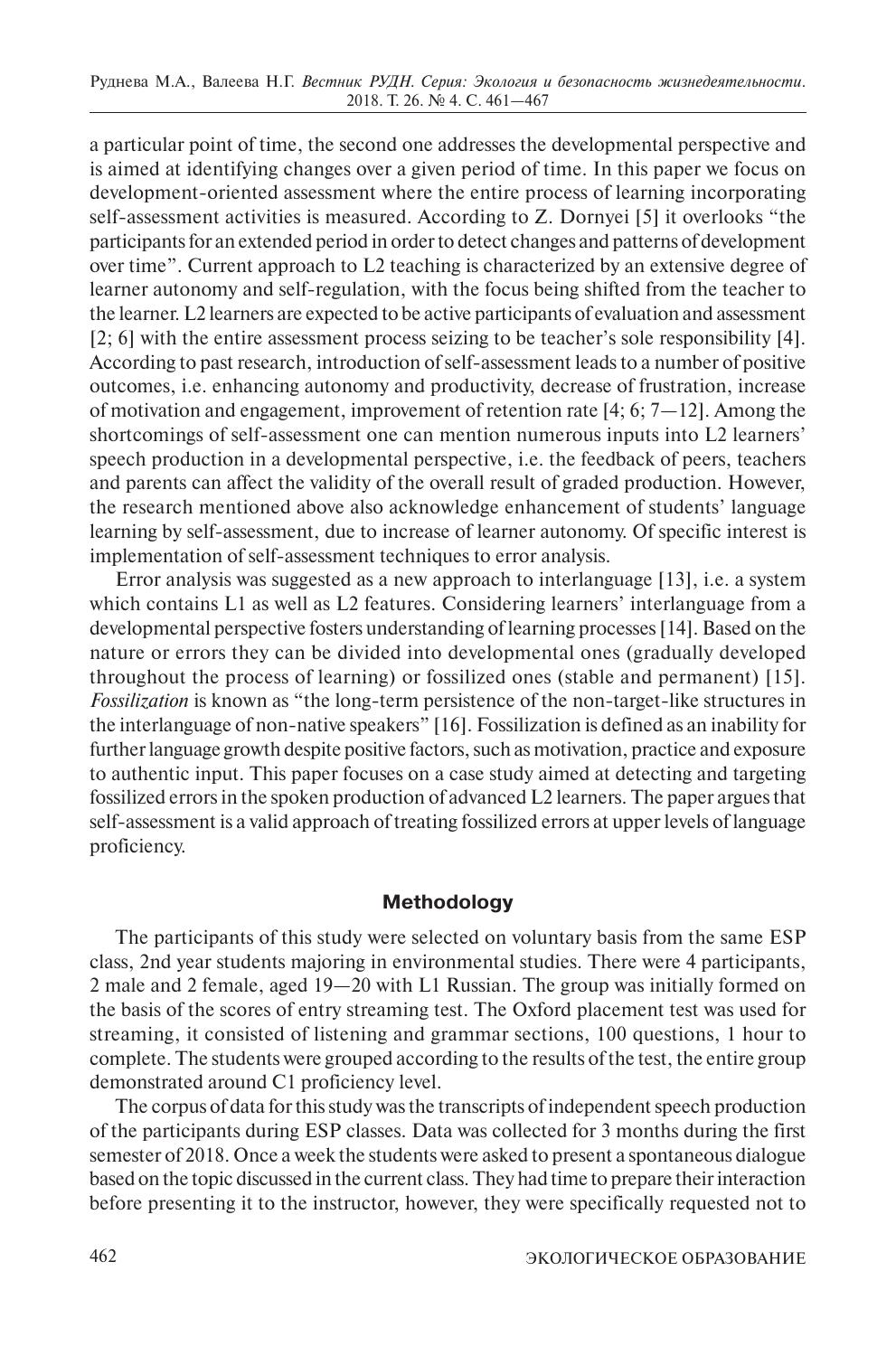write anything down or read during the presentation. Each dialogue was audio-recorded, transcribed and checked for errors. First month of the pedagogical experiment transcription and error-assessment were done by the instructor. We were looking into grammatical, lexical and pronunciational errors. After identifying errors, we specifically looked into those which demonstrated persistence across individual speech production (fossilized ones). To identify those one-way ANOVAs as well as Tukey Post Hoc analyses were performed for each error, then we identified the mean differences. In case if there was no statistically significant difference of a specific error in individual speech production, we considered it fossilized and targeted on the next level of our practices.

For each student top 10 fossilized errors were defined and indicated, in each case those were specific ones, which could not be addressed as a part of group work. For two consecutive months the participants were asked to transcribe their dialogues and detect errors in their own speech production. The results were submitted to the instructor and discussed on the weekly basis.

### **Results**

The fossilized errors were categorized in grammatical, lexical and pronunciational ones. We picked top 10 errors for each participant, based on the frequency. Table 1 presents distribution of errors for each participant, females (F1 and F2) and males (M1 and M2).

Table 1

|                | Grammatical | Lexical  | Pronunciational |  |  |  |
|----------------|-------------|----------|-----------------|--|--|--|
| F1             | 2(20%)      | $(10\%)$ | 7 (70%)         |  |  |  |
| いり             | $3(30\%)$   |          | 7 (70%)         |  |  |  |
| M1             | $4(40\%)$   | 2(20%)   | 4(40%)          |  |  |  |
| M <sub>2</sub> | 2(20%)      | 3(30%)   | $5(50\%)$       |  |  |  |

**Error types**

As we can see from Table 1, the most frequent fossilized errors in advanced L2 learners are pronunciational ones. This can be put down to a fact that listening is the skill traditionally overlooked at Russian schools, very little to none attention is paid to pronunciation development as well. Therefore, students acquire non-native-type pronunciation, besides, certain words are mispronounced. This has to be addressed at tertiary level.

For this particular paper we picked 2 pronunciational errors that were characteristic of the majority of participants: 1) *although* being commonly pronounced as [ˈɔːlsəʊ] and 2) *since* being commonly pronounced as [ˈsaɪəns].

Table 2 presents distribution of mispronounced word *although* among 3 participants of the study throughout 8 weeks of the experimental self-assessment.

Table 2

| Weeks          |  |  |  |  |
|----------------|--|--|--|--|
|                |  |  |  |  |
| Ē              |  |  |  |  |
| M <sub>1</sub> |  |  |  |  |

#### **Frequencies for** *although*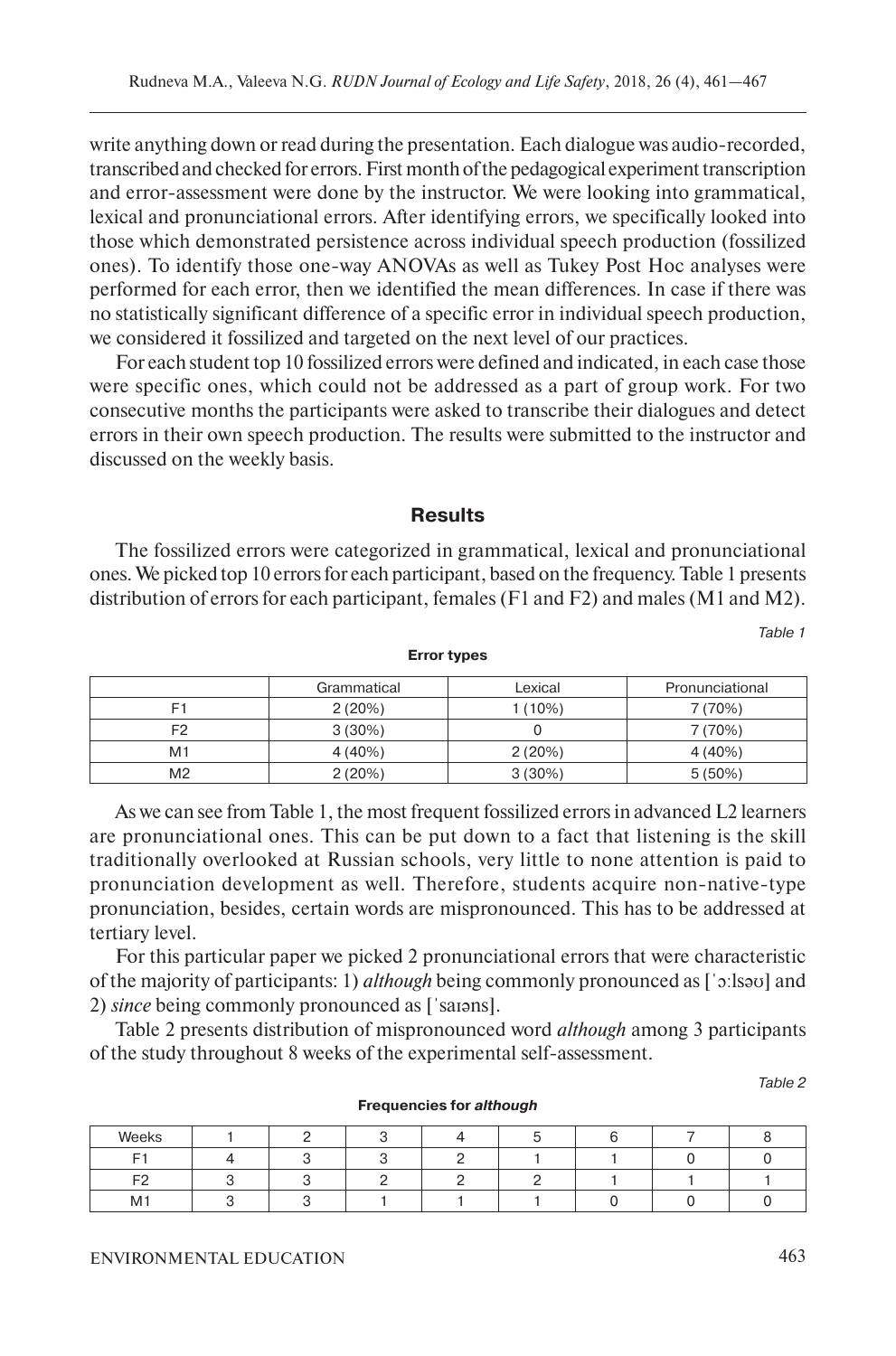According to our findings 3 of 4 participants consistently mispronounced the word *although.* Table 2 presents absolute frequencies of error occurrence per speech unit on a weekly basis. Participant F1 demonstrates steady decrease of the misuse, she started with the highest number of error occurrence among the group, however, in weeks 7 and 8 she did not demonstrate the mispronounced item. Participant F2 demonstrated a decrease in mispronunciation, however, the fossilized error still occurs in her speech and requires more attention. It should be noted her though, that the cases of on-the-spot self-corrections were not indicated here, so single occurrences of the error in past few weeks were compensated for by self-correction. Participant M1 demonstrated the best progress among all 3, already in week 3 he limited mispronunciation to a single occurrence, in weeks 6 to 8 he demonstrated correct pronunciation.

Table 3 presents distribution of mispronounced word *since* among 2 participants of the study throughout 8 weeks of self-assessment experiment. Table 3

| Weeks          |  |  |  |  |
|----------------|--|--|--|--|
| E9             |  |  |  |  |
| M <sub>2</sub> |  |  |  |  |

**Frequencies for** *since*

The results of the study confirmed that 2 out of 4 participants consistently mispronounced the word *since.* Table 3 presents absolute frequencies of error occurrence per speech unit on a weekly basis. Participant F2 demonstrates resistance in preserving the error, up to week 6 she keeps mispronouncing the word, although it is on the list of 10 individual errors that she was requested to look after. However, in weeks 7 and 8 she managed to reduce the mispronunciation to 0. Participant M2 started off with the biggest number of error occurrences, however, through weeks 2 to 5 he demonstrated steady decrease of item misuse and in weeks 6 to 8 — correct pronunciation.

### **Conclusions**

Encouraged by the previous studies that emphasized the ambiguous nature of selfassessment, this study focused on the validity of self-assessment as an approach to address fossilized errors. The transcripts of the students' speech production provide a good evidence that even at advanced levels learners make a few errors, which are resistant and hinder further progress. Because of this, it felt necessary to diagnose these errors, identify the most common ones and propose reparative mechanisms to tackle them.

The findings of this study call for further research in this area. Primarily, we have to look into grammatical and lexical fossilized errors and work out the ways to address those. Here self-correction can only be a part of reparative strategy, an instructor has to propose various guided practice exercises, such as fill-in-the-blank, multiple choice questions, translation from L1 to L2 and vice versa. Secondly, due to complex, metacognitive nature of self-correction, more research is needed to understand outcomes or its implication, whether certain degree of learner autonomy can be beneficial for L2 learners, what role motivation and engagement factors play. Finally, the present research calls for longitudinal case studies of treating fossilized errors in advanced students to come up with the best solution of this important problem.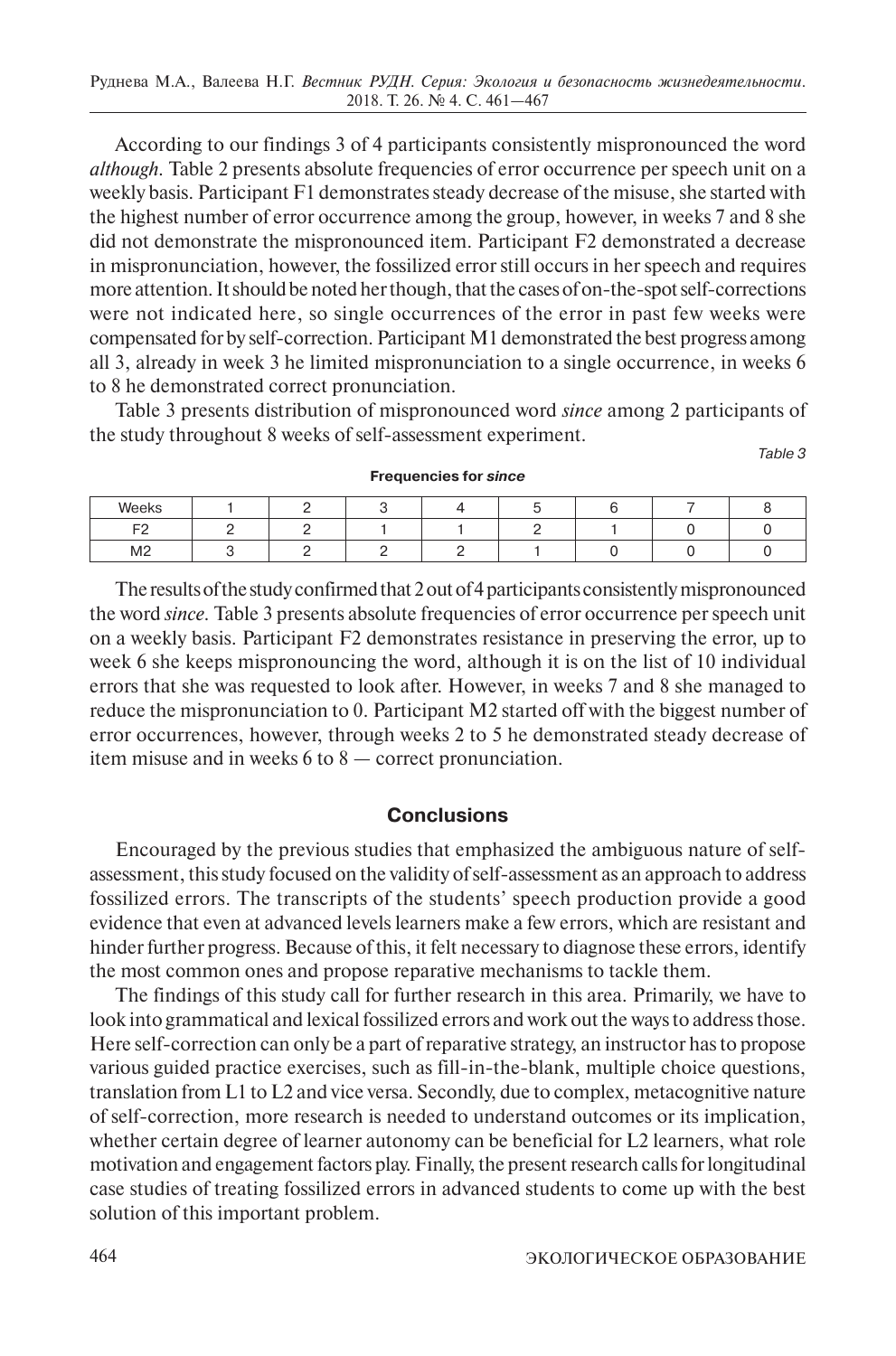### **References**

- [1] Henning G. A guide to language testing: development, evaluation, research. Rowley, MA: Newbury House; 1987.
- [2] Bachman LF. Learner-directed assessment in ESL. In: Ekbatani G, Pierson H (eds.). *Learnerdirected assessment in ESL*. New Jersey: Lawrence Erlbaum Associates, Inc.; 2000: ix—xii.
- [3] Haughton G, Dickinson L. Collaborative assessment by masters' candidates in a tutor based system. *Language Testing*. 1988;5: 233—246.
- [4] Oscarson M. Self-assessment of language proficiency: rationale and applications. *Language Testing*. 1989;6(1): 1—13.
- [5] Dornyei Z. *Teaching and researching motivation*. London: Pearson Education Ltd.; 2001.
- [6] Dickinson L. *Self-instruction in language learning*. London: Cambridge University Press; 1987.
- [7] Ellis R. *The study of second language acquisition*. Oxford: Oxford University Press; 1994.
- [8] Gardner RC, MacIntyre P. Motivational variables in second language acquisition. *Studies in Second Language Acquisition*. 1991;13: 57—72.
- [9] McNamara M, Deane D. Self-assessment activities toward autonomy in language learning. *TESOL Journal*. 1995;5: 18—23.
- [10] O'Malley JM, Pierce LV. *Authentic assessment for English language learners*. Boston, MA: Addison-Wesley Publishing Company; 1996.
- [11] Peirce BM, Swain M, Hart D. Self-assessment, French immersion, and locus of control. *Applied Linguistics*. 1993;14: 25—42.
- [12] Rivers WP. Autonomy at all costs: an ethnography of metacognitive self-assessment and selfmanagement among experienced language learners. *The Modern Language Journal*. 2001;85: 279—290.
- [13] Selinker L. Interlanguage. *International Review of Applied Linguistics in Language Teaching* (*IRAL)*. 1972;10(1—4): 209—232.
- [14] Ellis R. *Understanding second language acquisition*. Vol. 31. Oxford University Press; 1989.
- [15] Richards JC. Error analysis: perspective on second language acquisition. London, UK: Longman; 1974.
- [16] Selinker L, Lakshmanan U. Language transfer and fossilization: the multiple effects principle. In: Gass S, Selinker L (eds.). *Language transfer in language learning.* Amsterdam: John Benjamins; 1992: 197—216.

### **Article history:**

Received: 22.12.2018 Revised: 10.01.2019

### **For citation:**

Rudneva MA, Valeeva NG. Case study of fossilized L2 errors correction in ecology students. *RUDN Journal of Ecology and Life Safety*. 2018;26(4): 461—467. DOI 10.22363/2313-2310-2018- 26-4-461-467

### **Bio Note:**

*Maria A. Rudneva* — Candidate of Philology, Associate Professor of the Department of Foreign Languages of the Environmental Faculty of the Peoples' Friendship University of Russia (RUDN University). *Contact information*: e-mail: rudneva\_ma@rudn.university

*Nailya G. Valeeva* — Candidate of Pedagogical Sciences, Professor, Head of the Department of Foreign Languages of the Peoples' Friendship University of Russia (RUDN University) Ecological Faculty. *Contact information*: e-mail: valeeva\_ng@rudn.university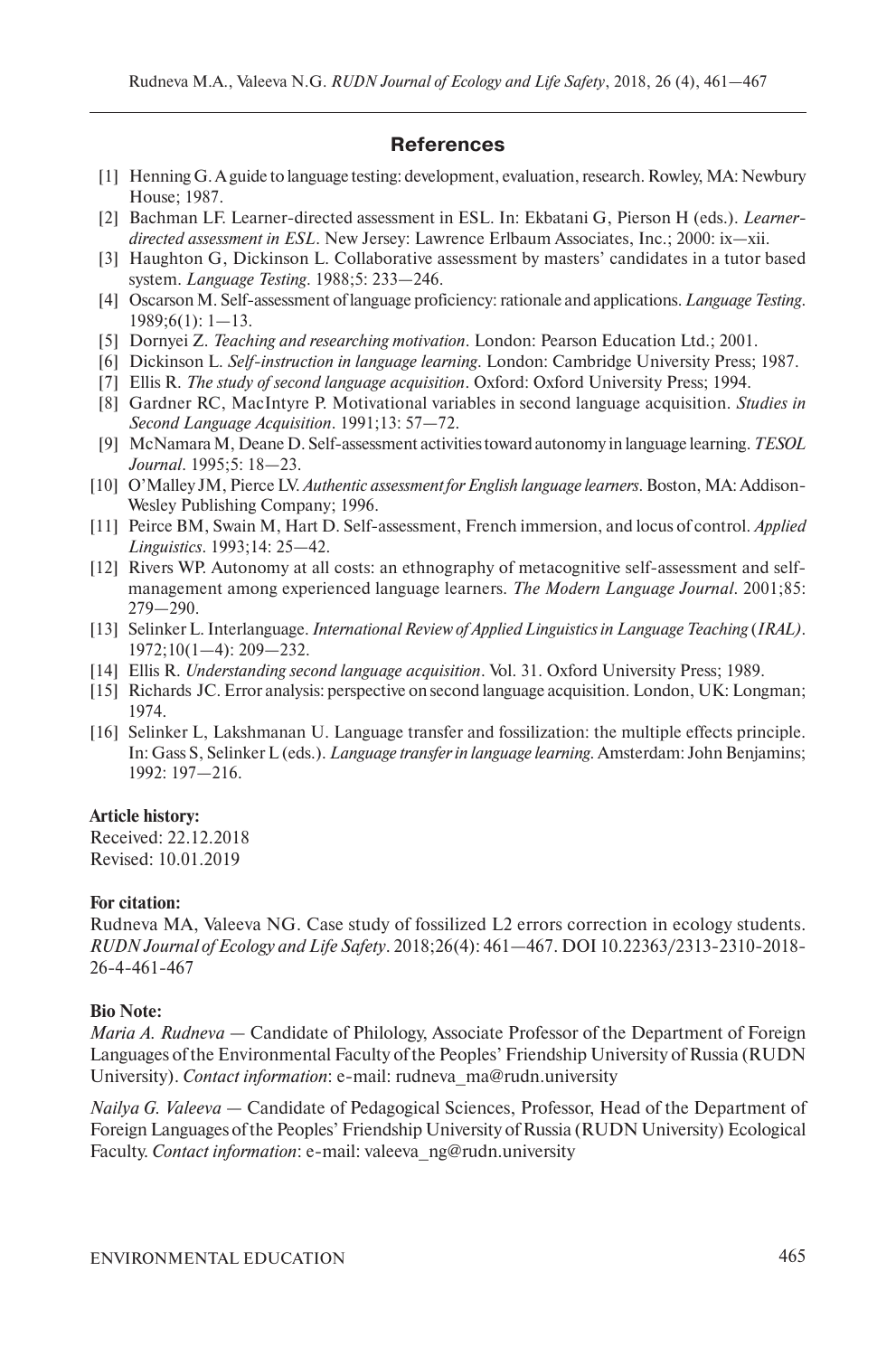## **Коррекция фоссилизации на примере студентов-экологов**

### **М.А. Руднева, Н.Г. Валеева**

Российский университет дружбы народов *Российская Федерация, 117198, Москва, ул. Миклухо-Маклая, 6*

В статье рассматривается самопроверка как способ коррекции лексической и грамматической фоссилизации в устной речи студентов-экологов, изучающих английский язык. Фоссилизация проявляется на фонологическом, лексическом и грамматическом уровнях. Проблема возникает в рамках достижения оптимального баланса беглости и безошибочности речи, когда при росте скорости речепорождения неизбежно возникают устойчивые (фоссилизированные) ошибки. В этой связи представляет интерес исследование работы по устранению такого рода ошибок из иноязычной речи студентов продвинутого уровня. В статье описывается подход к устранению фоссилизированных ошибок в иноязычной речи студентов университета, в основу которого легло предположение, что самопроверка является эффективным инструментом для устранения подобных ошибок. Представлены результаты педагогического эксперимента, проведенного на экологическом факультете Российского университета дружбы народов в течение трех месяцев 2018 года. В ходе эксперимента были созданы индивидуальные корпусы спонтанных диалогов для каждого участника эксперимента, затем выявлены типичные устойчивые ошибки, и студентам было предложено исправить их самостоятельно. Результаты внедрения описанного подхода показали положительную динамику в устранении устойчивых ошибок.

**Ключевые слова:** самопроверка; английский язык для специальных целей; иноязычная речь

#### **Список литературы**

- [1] *Хеннинг Г.* Руководство по языковому тестированию: разработка, оценка, исследование. Роули, Массачусетс: Ньюбери Хаус, 1987.
- [2] *Bachman L.F.* Learner-directed assessment in ESL // Learner-directed assessment in ESL / G. Ekbatani, H. Pierson (eds.). New Jersey: Lawrence Erlbaum Associates, Inc., 2000. Pp. IX— XII.
- [3] *Хотон Г., Дикинсон Л*. Совместная оценка поступающих в магистратуру в системе Tutor // Языковое тестирование. 1988. Т. 5. С. 233—246.
- [4] *Оскарсон М.* Самопроверка владения языком: обоснование и применение // Языковое тестирование. 1989. Т. 6. № 1. С. 1—13.
- [5] *Дорней З*. Учебно-исследовательская мотивация. Лондон: Pearson Education Ltd, 2001.
- [6] *Дикинсон Л*. Самообучение в изучении языка. Лондон: Издательство Кембриджского университета, 1987.
- [7] *Эллис Р*. Изучение овладения вторым языком. Оксфорд: Издательство Оксфордского университета, 1994.
- [8] *Gardner R.C., MacIntyre P.* Motivational variables in second language acquisition // Studies in Second Language Acquisition. 1991. Vol. 13. Pp. 57—72.
- [9] *Макнамара М., Дин Д*. Роль самопроверки в автономном изучении иностранного языка // TESOL Journal. 1995. Т. 5. С. 18—23.
- [10] *О'Мэлли Дж.М., Пирс Л.В*. Аутентичные оценки для изучающих английский язык. Бостон, Массачусетс: Эддисон-Уэсли, 1996.
- [11] *Пирс B.M., Суэйн М., Харт Д*. Самооценка, погружение в французский язык и локус контроля // Прикладная лингвистика. 1993. Т. 14. С. 25—42.